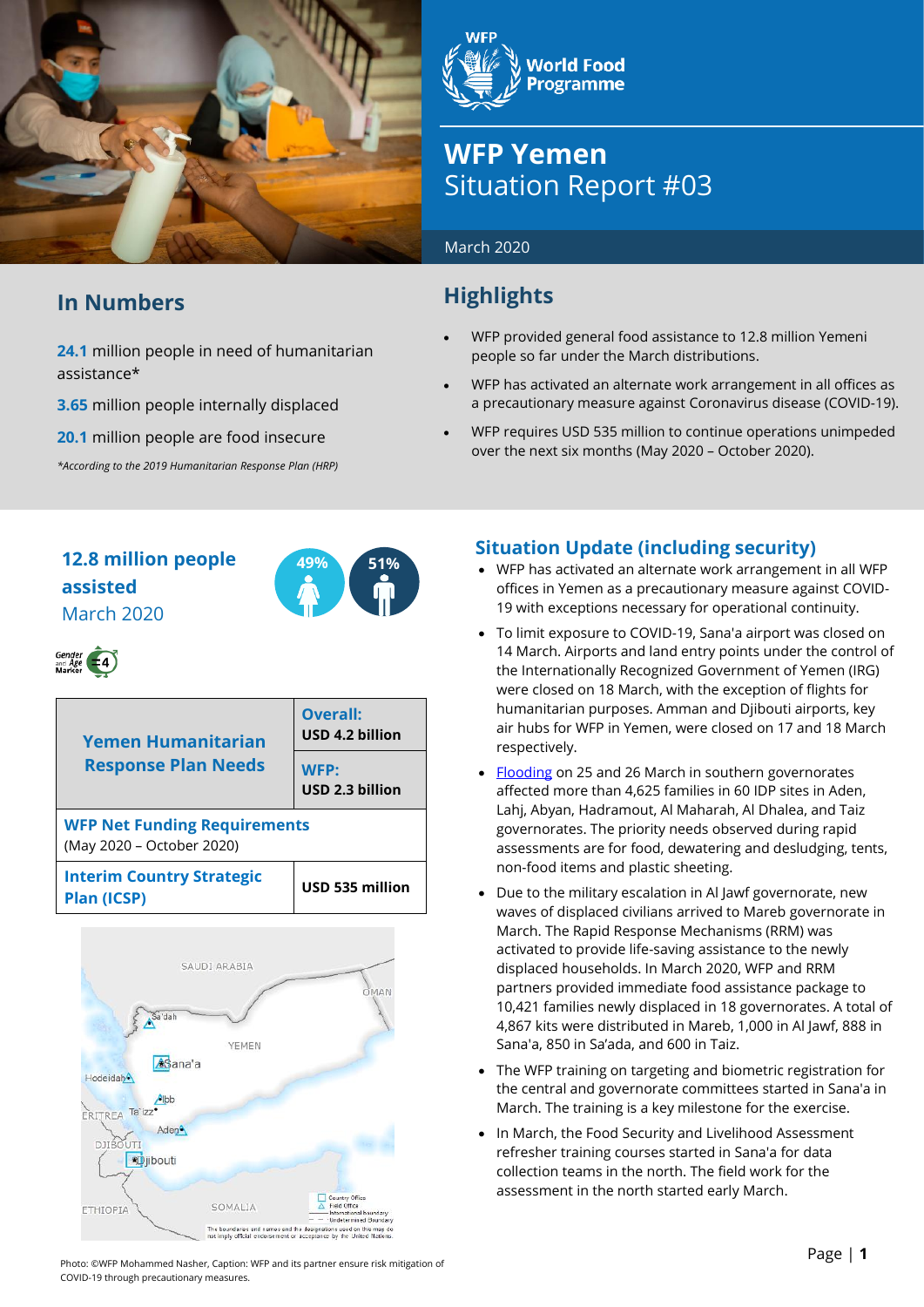#### **WFP Response**

- Under the March cycle, WFP delivered food assistance to 12.8 million people in 22 governorates, out of the 13-million target. Of these, 9.6 million people received in-kind food assistance, 2.6 million people received commodity vouchers and 614,558 people received cash-based transfers.
- In response to the increased fighting and large-scale population displacement in Hudaydah governorate in 2018, the UN established a Rapid Response Mechanism (RRM) in June 2018 to assist newly displaced persons and ensure their most immediate needs are met. Displaced families are provided with WFP Immediate Response Rations (IRR) sufficient for five days. In March, WFP distributed 10,421 RRM kits through UNFPA and its cooperating partners.
- Preparations in the northern governorates are ongoing to register 1.3 million households. In the southern governorates, over 1 million people have been biometrically registered against a target of 4 million.

#### $-222$

#### **100** Livelihood and Resilience Projects

• In March, WFP reached 178,843 beneficiaries with cash transfers for their participation in food assistance for assets (FFA) and food assistance for training (FFT) projects. Participants worked on over 300 assets, including rural road rehabilitation, water harvesting schemes and agricultural projects. Approximately 300 newly enrolled women participated in literacy, sewing, project management and marketing training courses. WFP took precautionary measures to reduce the risk of virus contagion among FFA participants by reducing the number of participants working at the same time in the same location and providing awareness information.

#### **School Feeding Programme**

• Following the early closure of schools in March, WFP has been implementing the take-home distributions to provide the students with their school feeding entitlements. These were already delivered to the schools before the spread of COVID-19 and the closure of the schools. The distributions are spread over several days to reduce crowding, and hygiene and proper distancing practices are strictly followed. In March, WFP reached 958,121 students with the take-home rations' distributions.

## **Nutrition Assistance**

• In March, WFP reached 232,189 children aged 6 to 59 months and 202,084 pregnant and lactating women and girls (PLWG) with its Targeted Supplementary Feeding Programme (TSFP) to treat moderate acute malnutrition (MAM). For MAM prevention, WFP reached 377,464 children aged 6 to 23 months and 300,072 PLW with its Blanket

Supplementary Feeding Programme (BSFP).

## **Supply** Chain

- Under the March distribution plan, WFP dispatched 120,127 mt of food under the general food assistance programme.
- During March, supply chain has locally procured a total of 4,522 mt of mixed food commodities to fill the March/April pipeline break.
- Shipping operations have managed to bring 90,500 mt of cereals into the country in March. Shipping also received 328 containers holding 5,824 mt of mixed commodities.

## **Clusters and Common Services**

#### **Food Security and Agriculture Cluster (FSAC)**

• *Nothing significant to report*.

## **Logistics Cluster**

- The logistics cluster facilitated the inland road transport of 133 mt of relief items to five different locations, across four governorates and five districts.
- 1,043 litres of fuel (petrol and diesel) were distributed from WFP-managed distribution points around Sana'a, Aden and Bajil.
- Across four locations, the logistics cluster accepted into storage 166 mt of cargo on behalf of five partners.
- WFP-charted vessel, VOS Theia, continues to be on standby in Aden.

## **Resourcing Update**

• Based on the Interim Country Strategic Plan, WFP urgently needs an additional USD 535 million to ensure operations can continue unimpeded over the next six months as per the following:

| <b>Activity</b>                            | <b>Funding</b><br>requirement in<br><b>USD</b> |
|--------------------------------------------|------------------------------------------------|
| General food assistance                    | 363 million                                    |
| Nutrition                                  | 57 million                                     |
| Livelihoods                                | 78 million                                     |
| <b>UNHAS</b>                               | 4 million                                      |
| Logistics Cluster                          | 2 million                                      |
| Emergency<br>Telecommunications<br>Cluster | 2 million                                      |